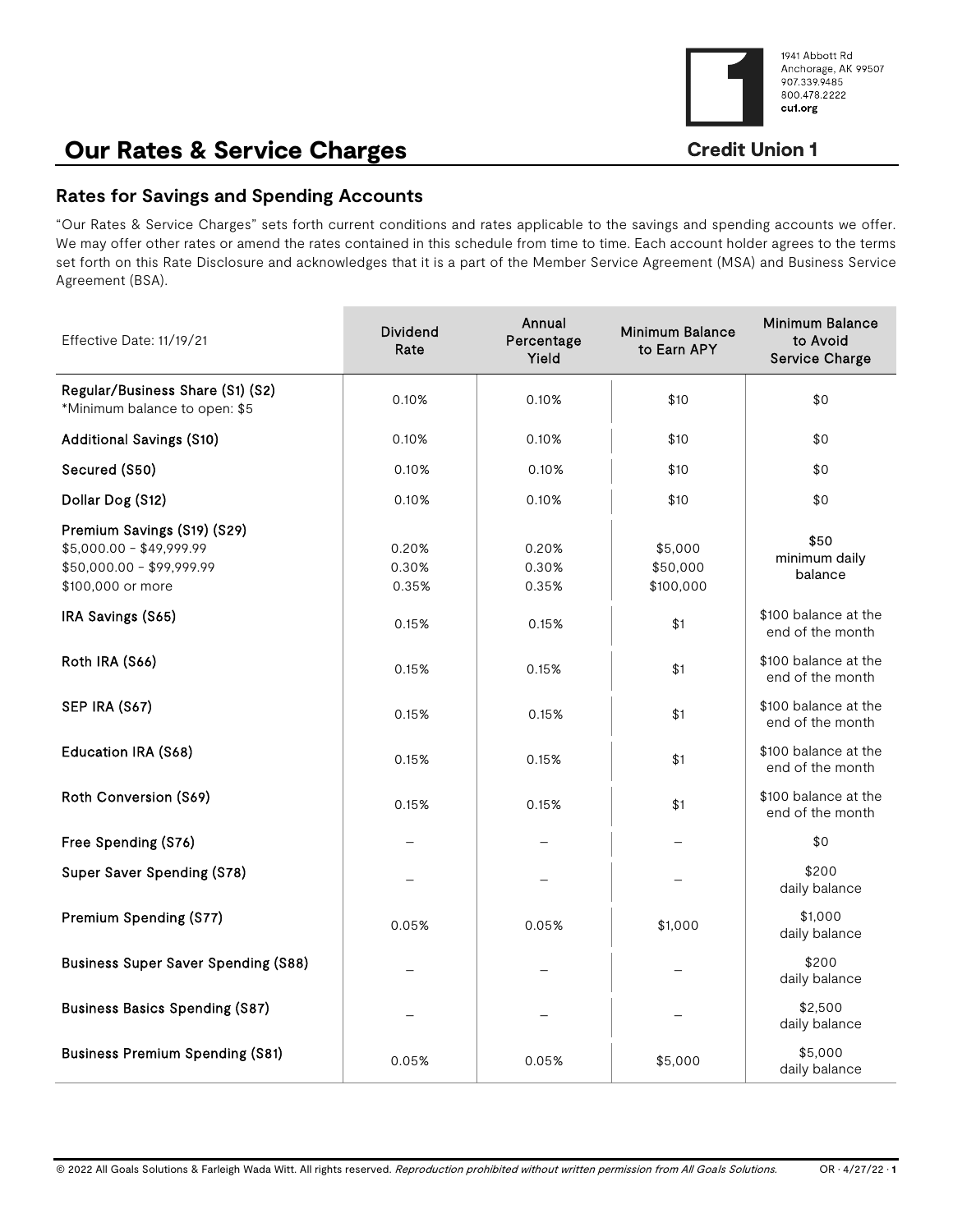## Explanation of Rates and Service Charges

As explained in the MSA and BSA, "Our Rates & Service Charges" applies to all the accounts we offer. Except as specifically described, the following terms apply to all of the accounts you have with us.

## 1. Rate Information

The Dividend Rate and Annual Percentage Yield (APY) on the savings and spending accounts you have with us are identified above. For all accounts, the dividend rate and APY may change at any time as determined by management. The Premium Savings account is a tiered rate account. The Dividend Rate for a particular tier will apply to the entire account balance if the account balance is within the balance range for that tier. The Dividend Rates and Annual Percentage Yields are the prospective rates as of the effective date identified above. The Annual Percentage Yield is based on an assumption that dividends will remain on deposit for one full year for savings and spending accounts. A withdrawal of dividends will reduce earnings.

## 2. Nature of Dividends

Dividends are paid from current income and available earnings after required transfers to reserves at the end of a dividend period.

## 3. Compounding and Crediting

For all savings and spending accounts, dividends will be compounded and credited monthly. The dividend period begins on the first calendar day of the month and ends on the last calendar day of the month. Dividends are credited on the last day of each month.

## 4. Accrual of Dividends

Dividends will begin to accrue on noncash deposits (e.g., checks) on the business day you make the deposit to an account you have with us. For Premium Savings and Business Premium Spending accounts, accrued dividends will be paid up to the day the account is closed. For all other accounts, if you close your account before accrued dividends are credited, accrued dividends will not be paid.

## 5. Balance Information

The minimum balance required to earn the stated Annual Percentage Yield is identified above. If you do not maintain the minimum balance, you will not earn the stated Annual Percentage Yield. For all savings and spending accounts, dividends are calculated by using the Daily Balance method, which applies a periodic rate to the balance in the account for each day in the period.

## 6. Account Limitations

- For Dollar Dog accounts, the entire balance will be transferred to your Regular Share savings account on the last day of the month in which you turn 13.
- Secured account balances cannot be withdrawn until the credit union releases its security interest in funds on deposit.

## 7. Membership

As a condition of membership you must maintain the mimimum required share(s) as set forth and described in "Our Service Charges" below. Should your share fall below the required Par Value, the credit union may transfer funds from other shares within membership, to bring your account to it's required minimum balance, Par Value.

- Par Value of One Share: \$5.00
- Number of Shares Required, per membership: 1